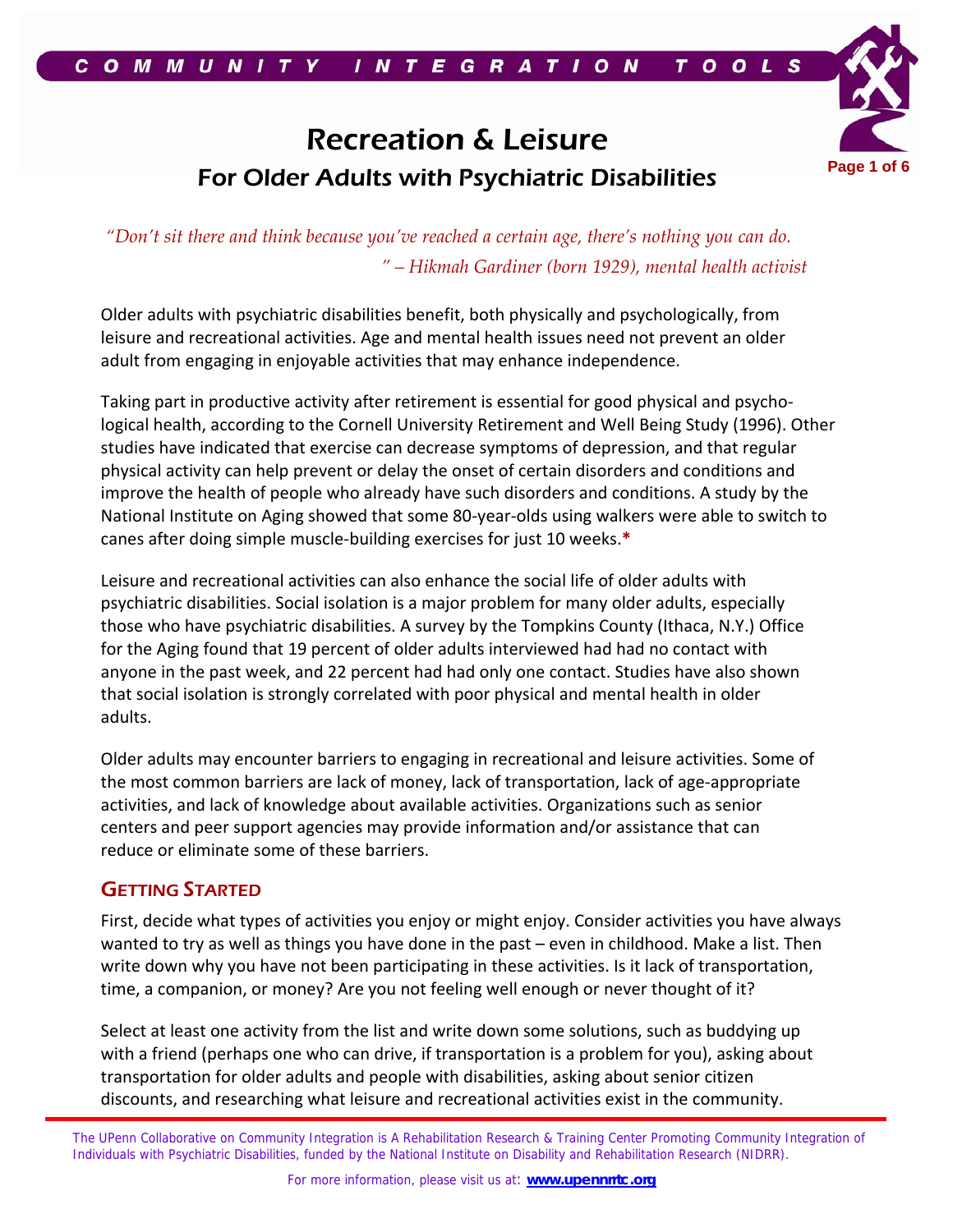

# Recreation & Leisure For Older Adults with Psychiatric Disabilities **Page 2 of 6**



# SUGGESTIONS AND RESOURCES

**Make a new friend:** Build a relationship with one more person over the phone, over the fence, or down the hall. Mentor another person.

### **Fitness:**

There are many fitness programs, offered by organizations such as the YMCA, that are specifically designed for older adults. Call your local YMCA or visit the national Web site at *http://www.ymca.net/programs/programs\_for\_older\_adults.html* .

Contact your local parks and recreation department for programs including walking clubs, tennis, golf, and other such activities.

Certain Medicare health plans offer free or discounted memberships at some fitness facilities, and other options for older adults who do not live near a fitness facility. For more information, visit *http://www.silversneakers.com/Default.aspx* .

Exercise tips are also available from the following organizations: the American Heart Association at *http://216.185.112.5/presenter.jhtml?identifier=814* ; the American Academy of Family Physicians at http://www.aafp.org/afp/20020201/427ph.html; and "Exercise: A Guide from the National Institute on Aging" *http://weboflife.ksc.nasa.gov/exerciseandaging/toc.html* . Another resource for programs especially geared towards persons with disabilities and/or older adults is The National Center on Physical Activity and Disability: *http://www.ncpad.org/programs* .

#### **Walk:**

Walking is a great fitness activity that doesn't require any fancy gym equipment, just a pair of good walking shoes. Brisk walking three times a week for a half hour to an hour each time will help you maintain your heart, lungs, and vascular system in good condition, and strengthen your muscles and bones. Check with your local shopping mall about mall walking. Some malls open their doors early for walkers and, to encourage them, offer incentives including walking clubs, discounts, health checkups, and mileage rewards. To learn more about mall walking, visit *http://www.grandtimes.com/Tips\_For\_Mall.html* . AARP also offers a walking program, Step Up to Better Health: *http://aarp.stepuptobetterhealth.com/default.asp* .

#### **Libraries:**

L

Local libraries offer a range of social opportunities, such as book clubs, movies, speakers, and other events. In most cases, the events are free. Libraries can also be a source of information on community events, groups, and organizations. Visit http://www.publiclibraries.com/ to find a public library near you.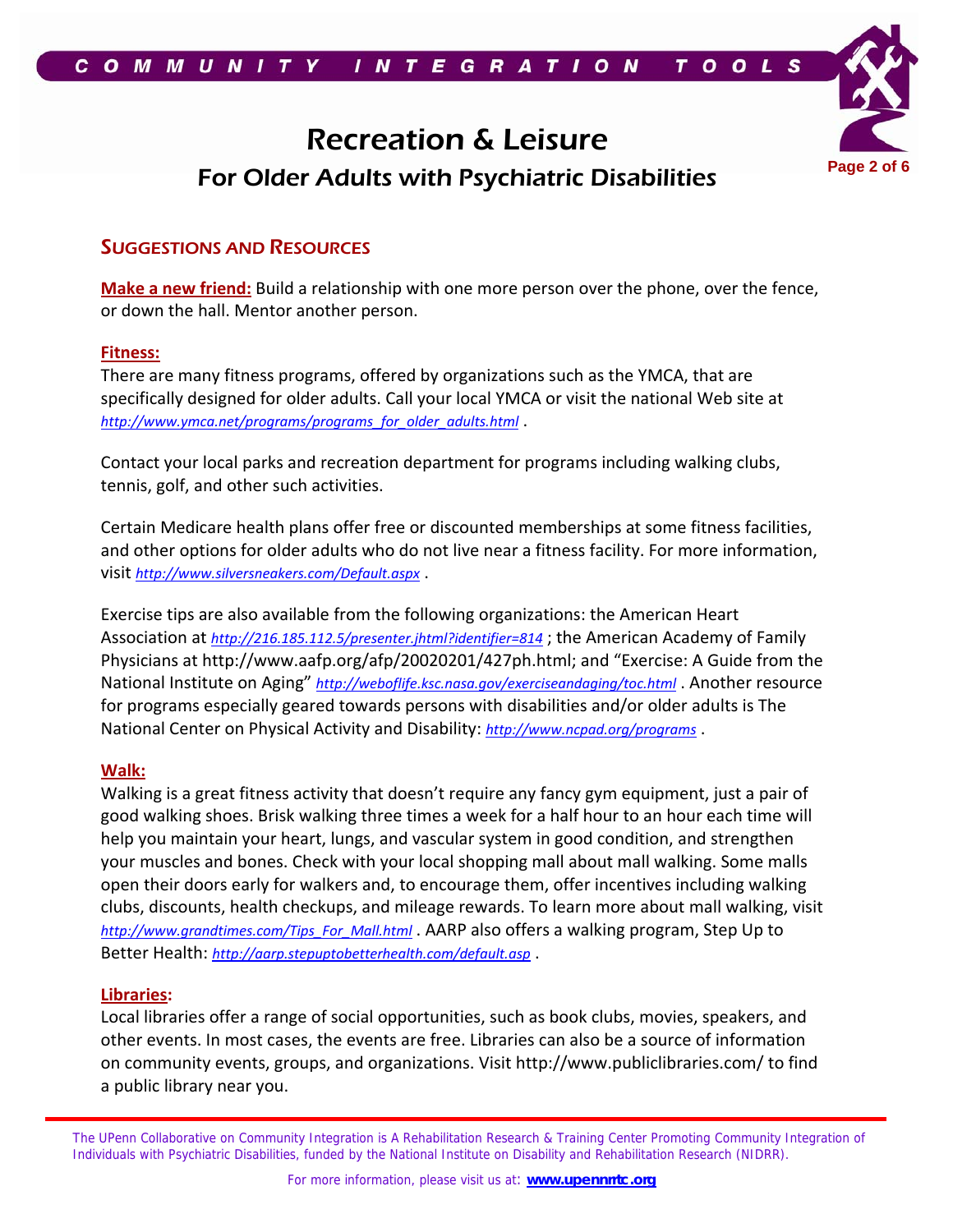# Recreation & Leisure For Older Adults with Psychiatric Disabilities **Page 3 of 6**



### **National parks, historic sites, and other places of interest:**

The National Park service offers discounts for older adults and people with disabilities. For more information, visit *https://pwrcms.nps.gov/pwr/fees\_passes.htm* or *http://www.recreation.gov/* .

### **Join a senior center or retiree association:**

Your local senior center may provide a range of programs, from social activities to art sessions, meals and health screenings. Senior centers are a great place to socialize and also a way to stay active. For a list of senior centers and other such groups in your area visit: *http://www.seniornet.org/php/lclist.php#USA* and *http://www.ncoa.org/content.cfm?sectionid=131* .

Another option is to join a retiree association. The American Association of Retired Persons (AARP) is a well‐known, respected retiree association that is "dedicated to enhancing the quality of life for all as we age" (AARP, 2008). AARP provides important information to its members related to senior issues; it also advocates for the benefit of seniors. The AARP Web site is *http://www.aarp.org/* .

#### **Take a class at a local university:**

Some colleges and universities offer special classes for older adults at low cost. (In Florida, community college courses are FREE to senior residents.)

### **Volunteer:**

Many seniors give back to the community by volunteering. One way to volunteer is through Senior Corps. Senior Corps will connect you to organizations based on your needs and skills. It currently links more than 500,000 older adults to volunteer opportunities. Find out more at *http://www.seniorcorps.gov/about/sc/index.asp* . Another gateway to volunteering is Oasis, which offers exciting opportunities such as an Intergenerational Tutoring Program. More information is available at *http://www.oasisnet.org/volunteer/index.htm* .

#### **Blog:**

Blogging, or keeping a Web log, has become very popular among seniors. Not only is it an exercise for the mind, it is a way to share life experiences with other people and engage in online discussions. According to statistics from the Pew Internet and American Life Project, the use of the Internet by adults age 65 and older grew 47 percent between 2000 and 2004 (Fox, 2004, p.2). You could start your own exercise blog to help keep yourself motivated and motivate others. For more information, visit

*http://seniorliving.about.com/od/entertainmentrecreation/a/seniorblogs.htm* .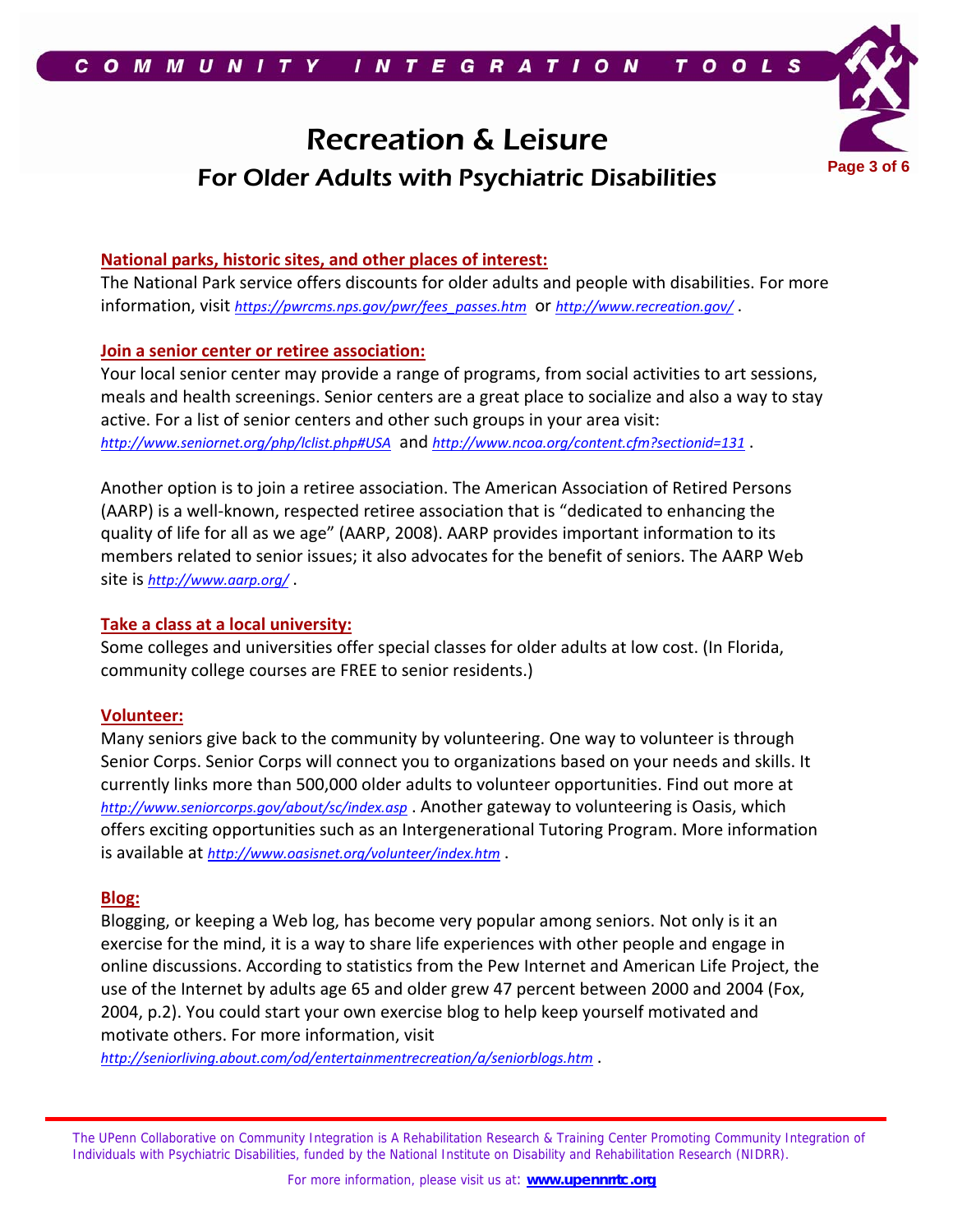# Recreation & Leisure For Older Adults with Psychiatric Disabilities **Page 4 of 6**



# **Engage in the arts:**

The arts and creative expression can promote healthy aging by providing opportunities to experience a new sense of control, satisfaction and empowerment while also giving individuals opportunities for social engagement. Interim results from a study on creativity and aging by Gene Cohen of The George Washington University Center on Health, Aging, & Humanities (*http://www.gwumc.edu/cahh/index.htm* ) revealed that individuals in an arts program (including such activities as singing, creative writing, poetry, painting or jewelry making) reported better health, fewer falls and higher scores on each of the depression, loneliness, and morale scales than those individuals who did not participate in the arts program (Cohen, 2006).

The benefits of participation in community arts programs for older adults are also explained in "Creativity Matters: The Arts and Aging Toolkit" *http://artsandaging.org/* .

To learn about arts programs for older adults in your area, visit the National Aging and Arts Program Directory *http://www.creativeaging.org/programs.htm* and Local Centers for Creative Aging *http://www.creativeaging.org/nccanetwork.htm* . The National Endowment for the Arts also provides information about lifelong learning in the arts

*http://www.nea.gov/resources/Accessibility/artsnAging\_top.html* .

Senior theater is another creative activity that is growing in popularity. In 1999, there were 79 senior theater companies in the U.S. According to the article "New Trends in Senior Theater," the number has grown to over 530 (Vorenberg, 2008). Senior theater allows for self‐expression and is a good way to socialize. It also accommodates the needs of seniors. Script‐in‐hand performances are popular; these prevent the need for extensive memorization. For more information, visit the following sites:

*http://seniorliving.about.com/od/entertainmentrecreation/a/seniortheater.htm* and *http://www.vsarts.org* .

## **Crafts:**

Knitting, crocheting, embroidery, quilting, needlepoint, cross‐stitch, and scrapbooking are all activities that people may enjoy. If you do not know how to do these crafts, now is the time to learn. Your local craft store, guild, crafts club, senior center or the local parks and recreation department may offer classes.

### **Brainteasers and puzzles:**

Brainteasers and puzzles are a fun way to keep your mind sharp. You can work on your local paper's crossword, put together a jigsaw puzzle, or try your hand at the popular puzzler Sudoku. AARP's Web site has links to many enjoyable games: *http://www.aarp.org/fun/puzzles/* .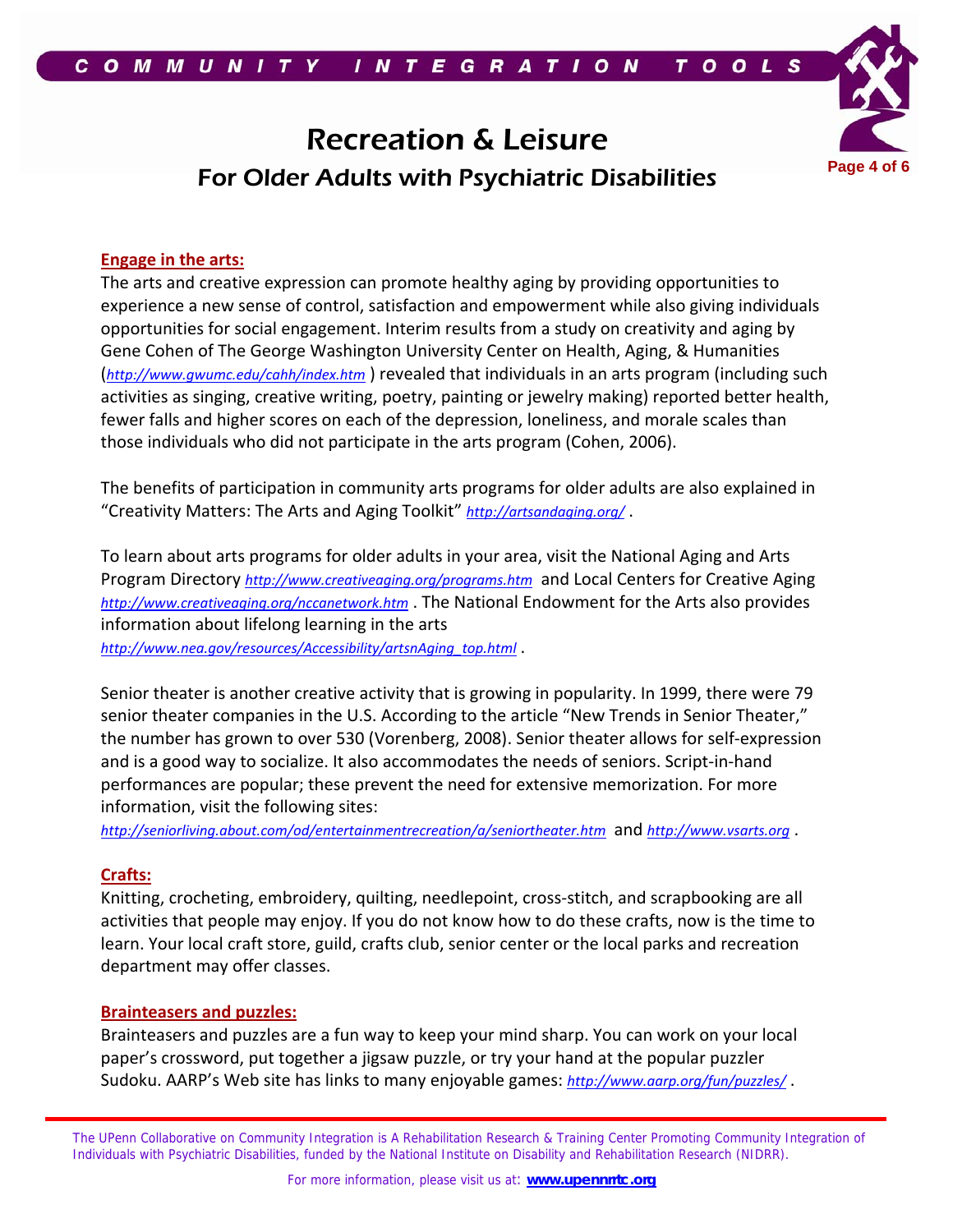# Recreation & Leisure For Older Adults with Psychiatric Disabilities **Page 5 of 6**



### **Play tourist in your own community:**

Call your local Convention and Tourist Bureau or Chamber of Commerce and ask for informa‐ tion. Do not forget to ask about discounts and specific events geared toward older adults.

### **Gardening:**

You do not have to have a plot of land. Consider container gardening by obtaining small pots and planting herbs and flowers, or join a garden club. You will find more information on gardening at the following Web sites: *http://www.unitedspinal.org/publications/action/2008/04/03/acce* and *http://www.ncpad.org/yourwrites/fact\_sheet.php?sheet=244&view=all*.

### **Find a hobby:**

Model trains, planes, cars, and dollhouses are not just for children. Hobbies like these offer a way to be creative and engage the mind. Some model trains are small enough to set up in an apartment. Also, such hobbies offer the opportunity to join a club and socialize with others. Visit these sites for more information: *http://www.nmra.org/* and *http://www.ntrak.org/* .

### **Collecting:**

Stamp, button, coin and post card collections take little space and provide opportunities to get out into the community.

### **Travel:**

For travel ideas and resources, visit: *http://www.elderhostel.org/* and *http://projectaction.easterseals.com/site/PageServer?pagename=ESPA\_travelers\_database&goShortcut=Go* .

There are many ways for older adults with psychiatric disabilities to engage in leisure and recreational activities that are suited to their needs and interests. They can have fun while also improving their general health and overall well‐being**.**

### **ADDITIONAL RESOURCES:**

Healthy Aging and Mental Wellness *http://www.healthyaging.net/mentalwellness.htm* Mental health peer support centers *http://www.cdsdirectory.org/* National Center for Creative Aging *http://www.creativeaging.org/* National Center on Physical Activity and Disability *http://www.ncpad.org/* National Senior Games *http://www.nsga.com/* Positive Aging Resource Center *http://positiveaging.org/consumer/sc\_volunteer.shtml* UPenn Collaborative Social Enhancement Workbook *http://www.upennrrtc.org/resources/view.php?tool\_id=191*